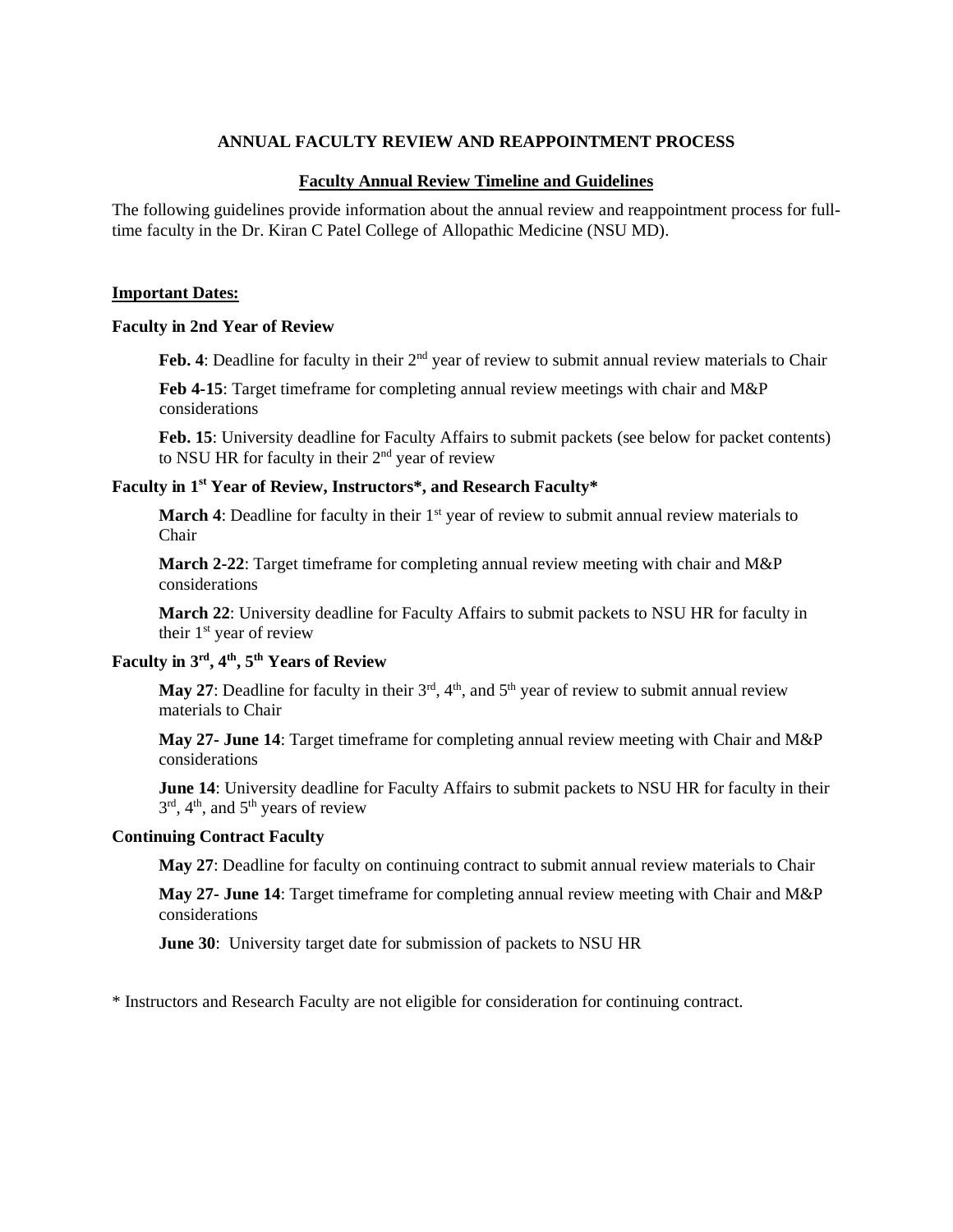#### **Scope of annual review:**

# **All faculty members must report activities conducted in the period between their last review and January 1 and provide an updated CV.**

All faculty members are required to submit information about each component of their work assignment: Teaching (using the five categories of educational activities recognized in the M&P Guidelines), Research and Scholarly Activity (publications, presentations, grants); Service and Professional Development (internal and external service, professional development activities); Clinical Service/Patient Care; and Administration/Other Assigned Duties. Any honors or awards should also be included. This information mirrors the categories that are on the annual review forms.

For the annual review, publications that are in preparation, or submitted but not yet accepted, and grants that have been submitted but not yet awarded, may be included but should be clearly indicated.

### **Chair responsibilities:**

- To review and follow the procedures for annual review outlined in the college's Merit and Promotion Guidelines and annual review forms.
- To communicate to the faculty to submit annual review materials in time to meet the deadlines above.
- To meet with each faculty member and write a summary letter that evaluates the performance over the past year and gives guidance about future goals, and, in the case of assistant and associate professors, about progress toward promotion.
- In cases where the faculty member has a joint appointment, to consult with the Chair of the other unit.
- To remind faculty members that they have the opportunity to comment in writing on the review.
- To maintain the review letter and any comments in the faculty member's departmental personnel file.

### **Packet contents:**

- 1. Provost Annual Review Cover Sheet
- 2. Request for Faculty Reappointment/Promotion Form
- 3. Annual Review Annual Work Assignment Form
- 4. Faculty Self Review and Goal Planning (kept internally, not sent in packet)
- 5. Dean's Recommendation
- 6. Chair's Recommendation
- 7. Faculty Updated CV
- 8. Two Copies of Job Description

### **Process checklist:**

- 1. Faculty Affairs works with Chair to complete necessary paperwork.
- 2. Faculty Affairs assembles the packet and obtains necessary signatures.
- 3. Completed packets are sent to HR to draft the contract from the President.
- 4. HR sends the packet with contract to Faculty Affairs for Dean's signature.
- 5. Faculty Affairs obtains Dean's signature and sends the packet and contract back to President's office.
- 6. President is the last person to sign the contract.
- 7. President's office sends contract to faculty member.
- 8. Faculty member signs and returns the contact to HR.
- 9. HR sends copies of the executed contract to Faculty Affairs.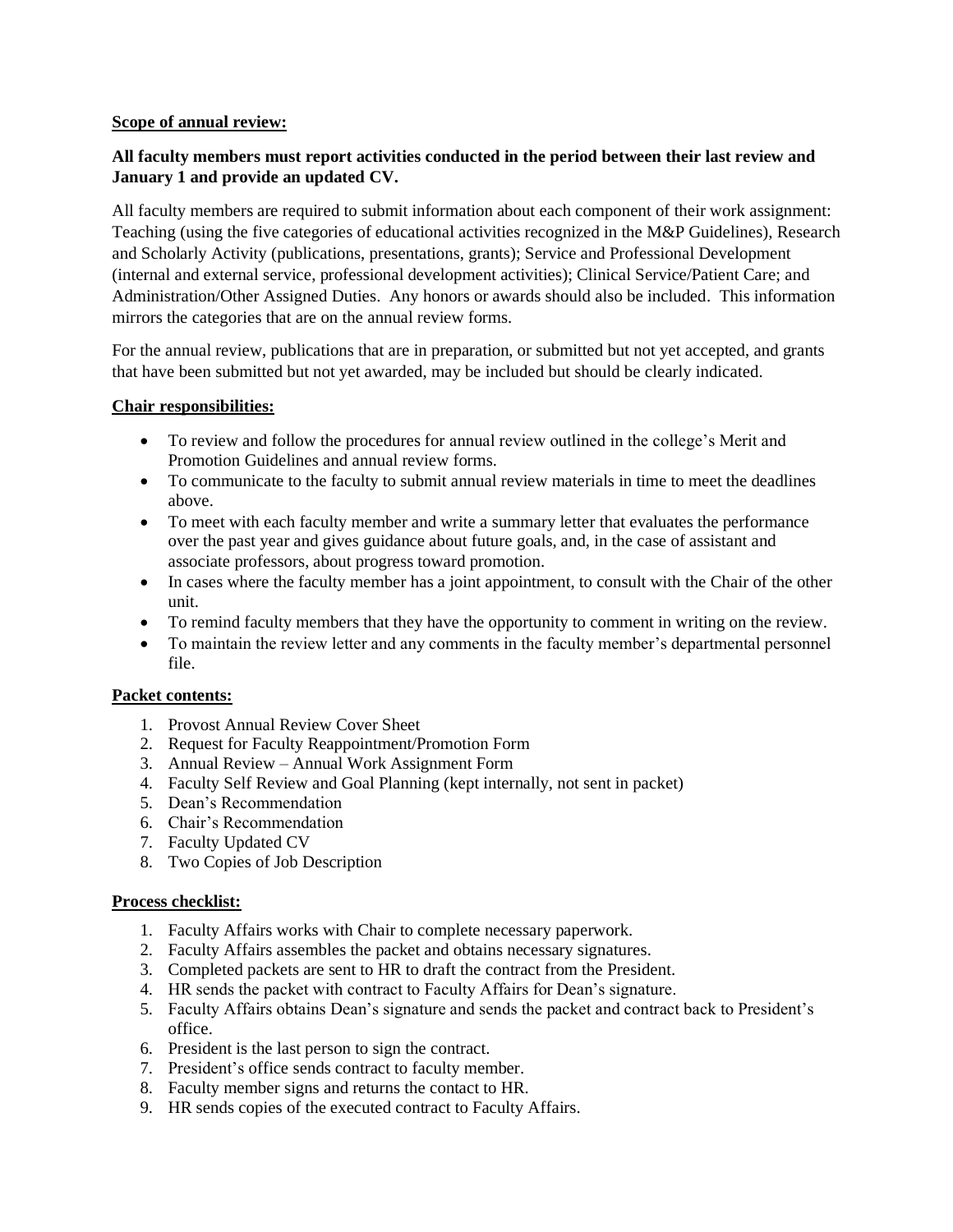### **FORMS USED FOR THE ANNUAL REVIEW PROCESS**

# **1. APPROVED ANNUAL WORK ASSIGNMENT FOR CURRENT ACADEMIC YEAR**

**AY \_\_\_\_\_\_\_\_\_\_\_**

| Name:                           |                                                 | Work assignment<br>for academic year: |  |
|---------------------------------|-------------------------------------------------|---------------------------------------|--|
| Date of Initial<br>Appointment: |                                                 | Department:                           |  |
| Academic Rank:                  |                                                 | Years in Rank:                        |  |
|                                 | Selected mission of excellence (for promotion): |                                       |  |

This document is a part of the annual goal setting and evaluation process of NSU MD. When you joined the faculty, you signed a letter of offer that specified your rank, contract term in years, initial salary, and general responsibilities. This is a more specific document that describes your assignment and goals for the next academic year with a focus on progress toward your promotion. It also allows you to report the progress you made during the previous year.

This annual review has three parts: your draft of goals, the supervisor's assignment in response to those goals, and the end of the year progress report that includes a summary table.

For contract renewal, faculty members must demonstrate proficiency in their assigned areas of effort (teaching, research and scholarship, service and professional development, clinical service/patient care, and/or administration/other duties).

For promotion, faculty members must demonstrate excellence in the area of their greatest assignment and proficiency in all other areas. You should familiarize yourself with the standards for demonstrating proficiency and excellence in the NSU MD Merit and Promotion Guidelines so that you are clear on what you need to achieve to be promoted.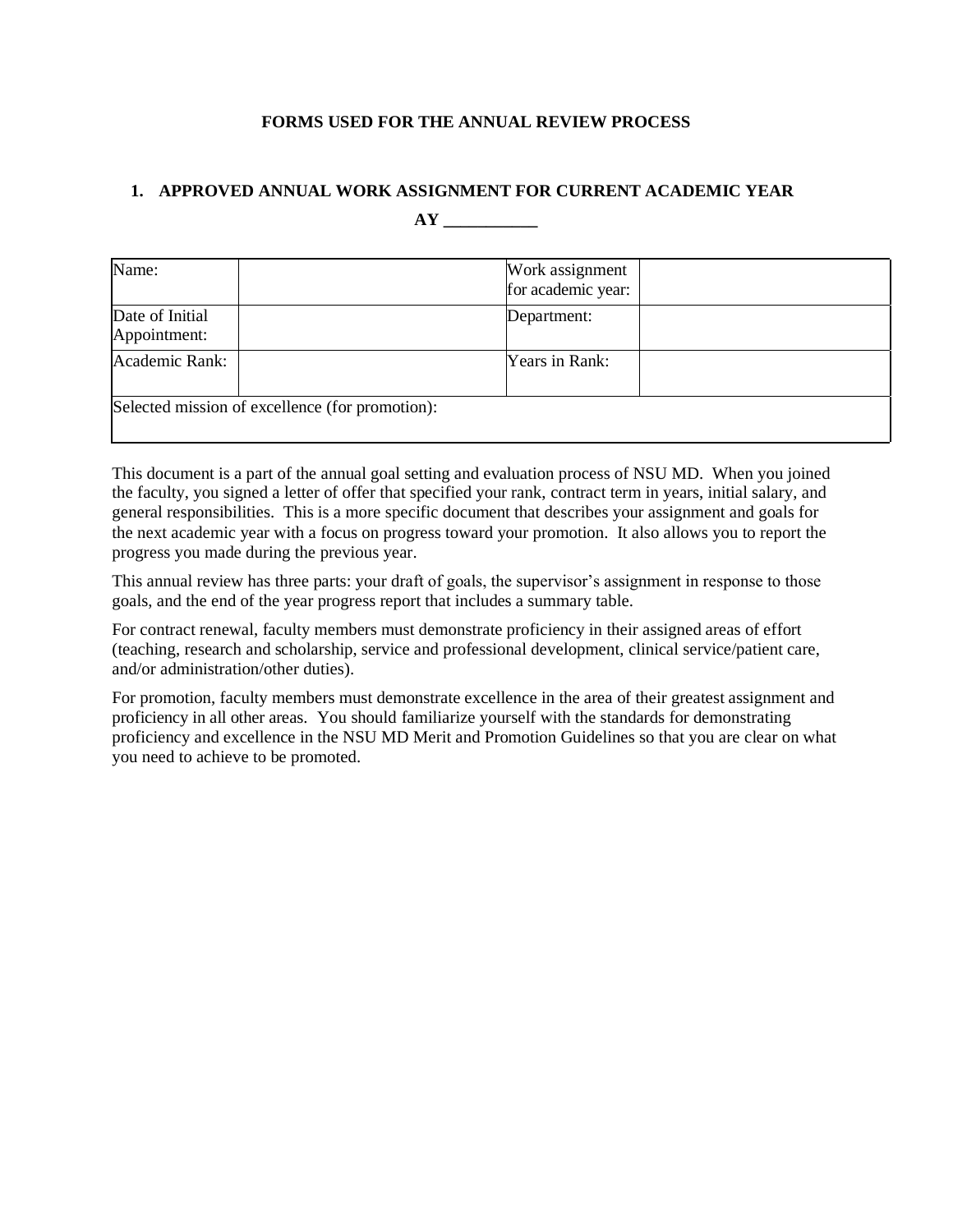# **2. FACULTY GOALS FOR NEXT ACADEMIC YEAR**

**AY \_\_\_\_\_\_\_**

**To be completed by faculty member**. This is a draft of your proposed percent effort and goals for the **next academic year**. If your proposed percent effort would differ from your work assignment for this year, include your rationale in the Goals section.

| <b>Activity and percentage</b>                    | <b>Goals</b> |
|---------------------------------------------------|--------------|
| 1. Teaching                                       |              |
| $\%$                                              |              |
| 2. Research and Scholarship                       |              |
| %                                                 |              |
| 3. Service and Professional<br>Development        |              |
| $\%$                                              |              |
| 4. Clinical Service/Patient<br>Care               |              |
| $\%$                                              |              |
| 5. Administration/Other<br><b>Assigned Duties</b> |              |
| $\%$                                              |              |

I request the following resources for professional development: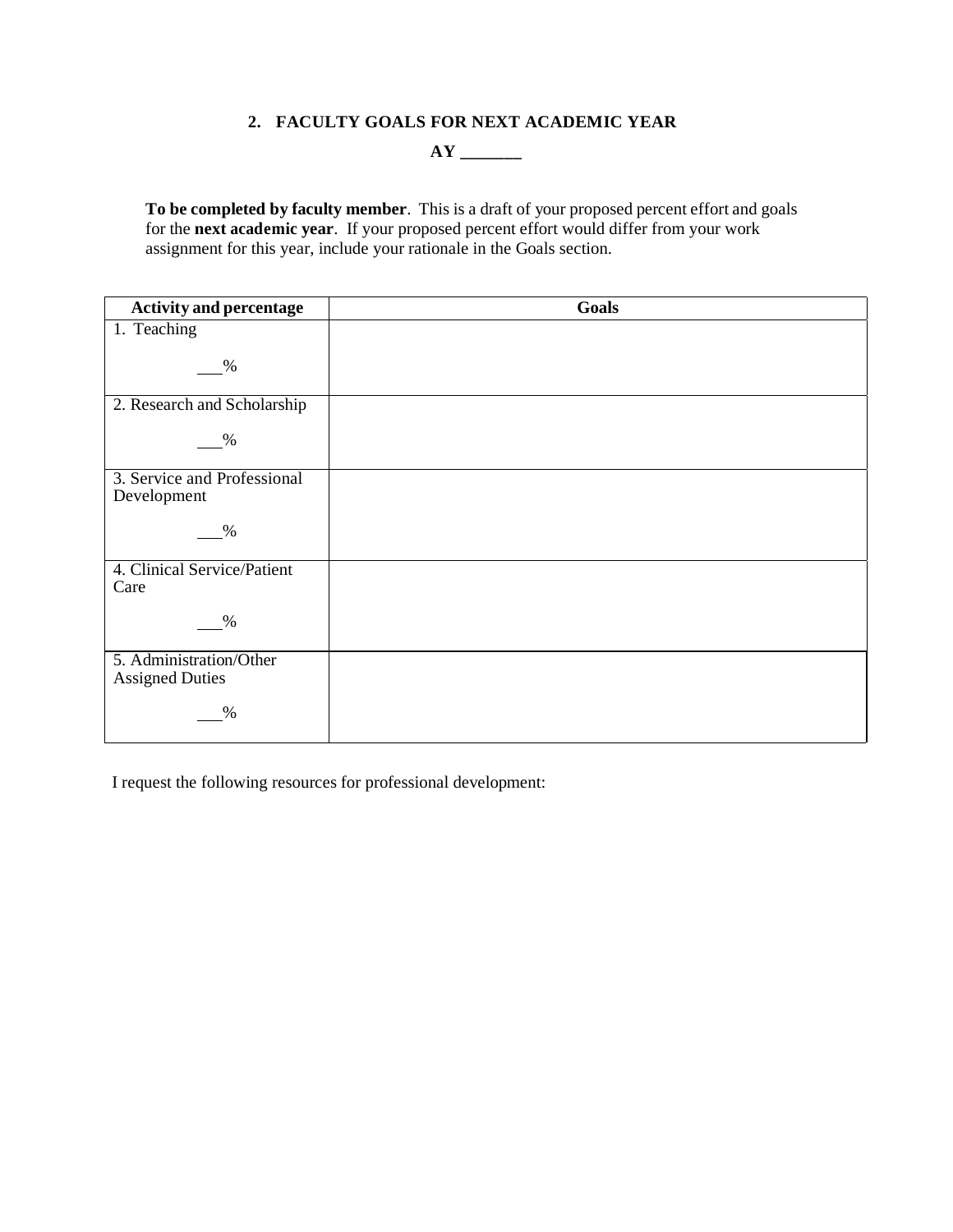# **3. FACULTY END OF YEAR PROGRESS REPORT**

**To be completed by faculty member.** Reportable activities for each area of effort can be found in the Merit and Promotion Guidelines. Refer to the Final Assignment for **this academic year** to review your assigned goals. Describe your progress towards achieving your goals and include any achievements in addition to your assigned goals. You may enter "See attached" in this chart and provide your Reportable Activities and/or Progress Report on separate pages.

| <b>Activity and percentage</b>                    | <b>Progress and achievements</b>                                                                                                                                                                                                                                                           |
|---------------------------------------------------|--------------------------------------------------------------------------------------------------------------------------------------------------------------------------------------------------------------------------------------------------------------------------------------------|
| 1. Teaching                                       | List of Reportable Activities and Accomplishments:                                                                                                                                                                                                                                         |
| $\%$                                              | Progress on Previously Defined Goals:                                                                                                                                                                                                                                                      |
| 2. Research and<br>Scholarship                    | List of Reportable Activities and Accomplishments:                                                                                                                                                                                                                                         |
| $\frac{0}{0}$                                     | Progress on Previously Defined Goals:                                                                                                                                                                                                                                                      |
|                                                   | Planned/Pending research activities (if applicable).<br>$\bullet$                                                                                                                                                                                                                          |
|                                                   | Number of awards applied for (external (federal and others) and internal)<br>1.<br>Anticipated number of awards (external and internal<br>2.<br>3.<br>Number of peer-reviewed manuscripts that will be submitted<br>Number of other manuscripts and abstracts that will be submitted<br>4. |
| 3. Service and<br>Professional                    | List of Reportable Activities and Accomplishments:                                                                                                                                                                                                                                         |
| Development<br>℅                                  | Progress on Previously Defined Goals:                                                                                                                                                                                                                                                      |
| 4. Clinical<br>Service/Patient Care               | List of Reportable Activities and Accomplishments:                                                                                                                                                                                                                                         |
| $\%$                                              | Progress on Previously Defined Goals:                                                                                                                                                                                                                                                      |
| 5. Administration/Other<br><b>Assigned Duties</b> | List of Reportable Activities and Accomplishments:                                                                                                                                                                                                                                         |
| %                                                 | Progress on Previously Defined Goals:                                                                                                                                                                                                                                                      |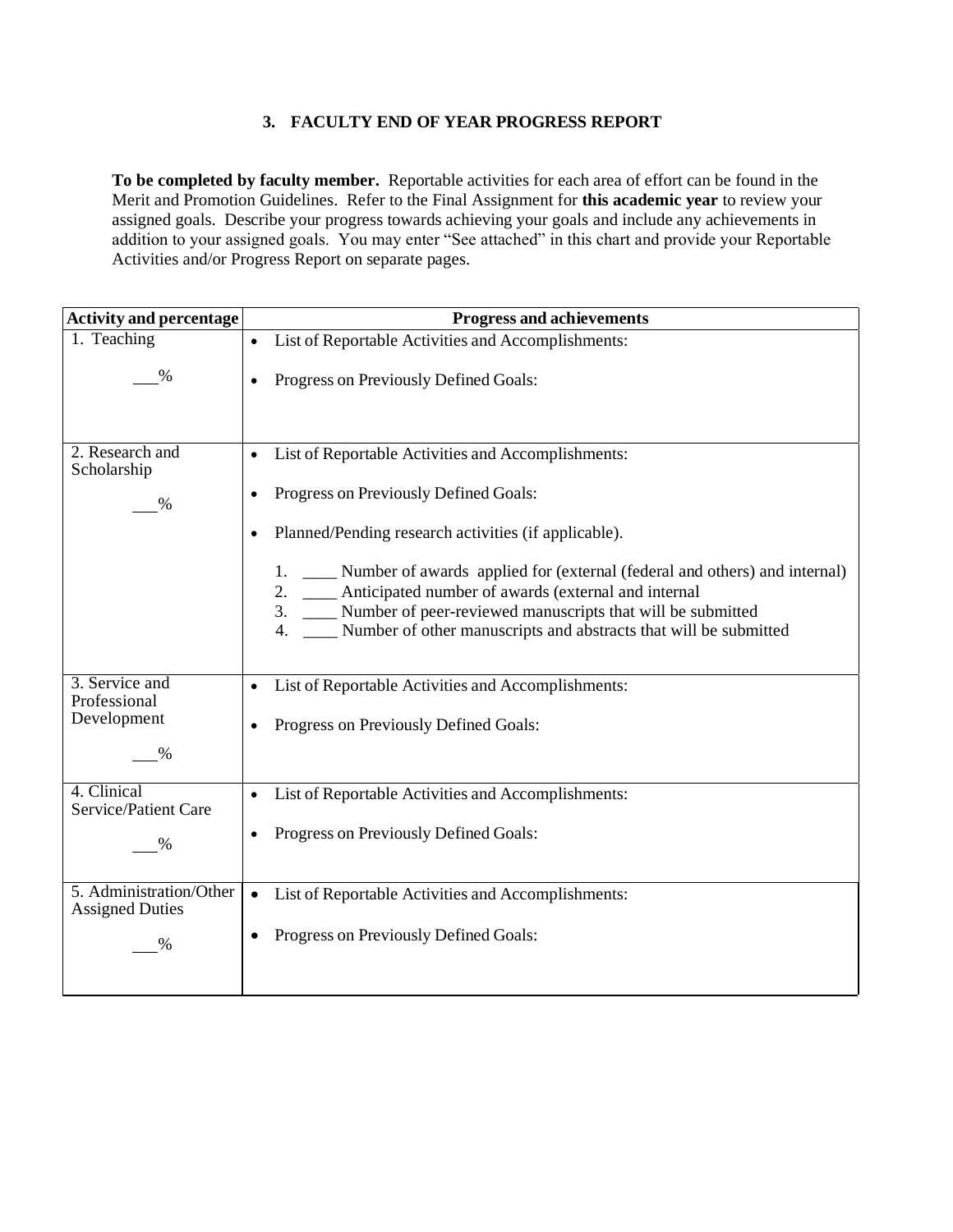# **4. ANNUAL WORK ASSIGNMENT FOR NEXT ACADEMIC YEAR**

# **AY \_\_\_\_\_\_\_\_\_\_\_**

**Final Assignment for \_\_\_\_\_\_\_\_\_\_\_\_\_\_\_\_\_\_\_\_\_\_\_\_\_\_\_\_\_\_\_\_**

Faculty Name

| <b>Activity and percentage</b>             | <b>General assignment and specific goals</b> |
|--------------------------------------------|----------------------------------------------|
| 1. Teaching                                |                                              |
| $\%$                                       |                                              |
| 2. Research and Scholarship                |                                              |
| $\%$                                       |                                              |
| 3. Service and Professional<br>Development |                                              |
| %                                          |                                              |
| 4. Clinical Service/Patient                |                                              |
| Care                                       |                                              |
| $\%$                                       |                                              |
| 5. Administration/Other                    |                                              |
| <b>Assigned Duties</b>                     |                                              |
| %                                          |                                              |

The Department will provide the following resources for professional development:

 $\overline{\phantom{a}}$  , and the set of the set of the set of the set of the set of the set of the set of the set of the set of the set of the set of the set of the set of the set of the set of the set of the set of the set of the s

Department Chair Signature

\_\_\_\_\_\_\_\_\_\_\_\_\_\_\_\_\_\_\_\_\_\_\_\_\_\_\_\_\_\_\_\_\_\_\_\_\_\_\_\_\_\_\_\_\_ Date \_\_\_\_\_\_\_\_\_\_\_\_

Department Chair Name

I hereby accept these expectations as outlined

Faculty Member Signature

\_\_\_\_\_\_\_\_\_\_\_\_\_\_\_\_\_\_\_\_\_\_\_\_\_\_\_\_\_\_\_\_\_\_\_\_\_\_\_\_\_\_\_\_ Date \_\_\_\_\_\_\_\_\_\_\_\_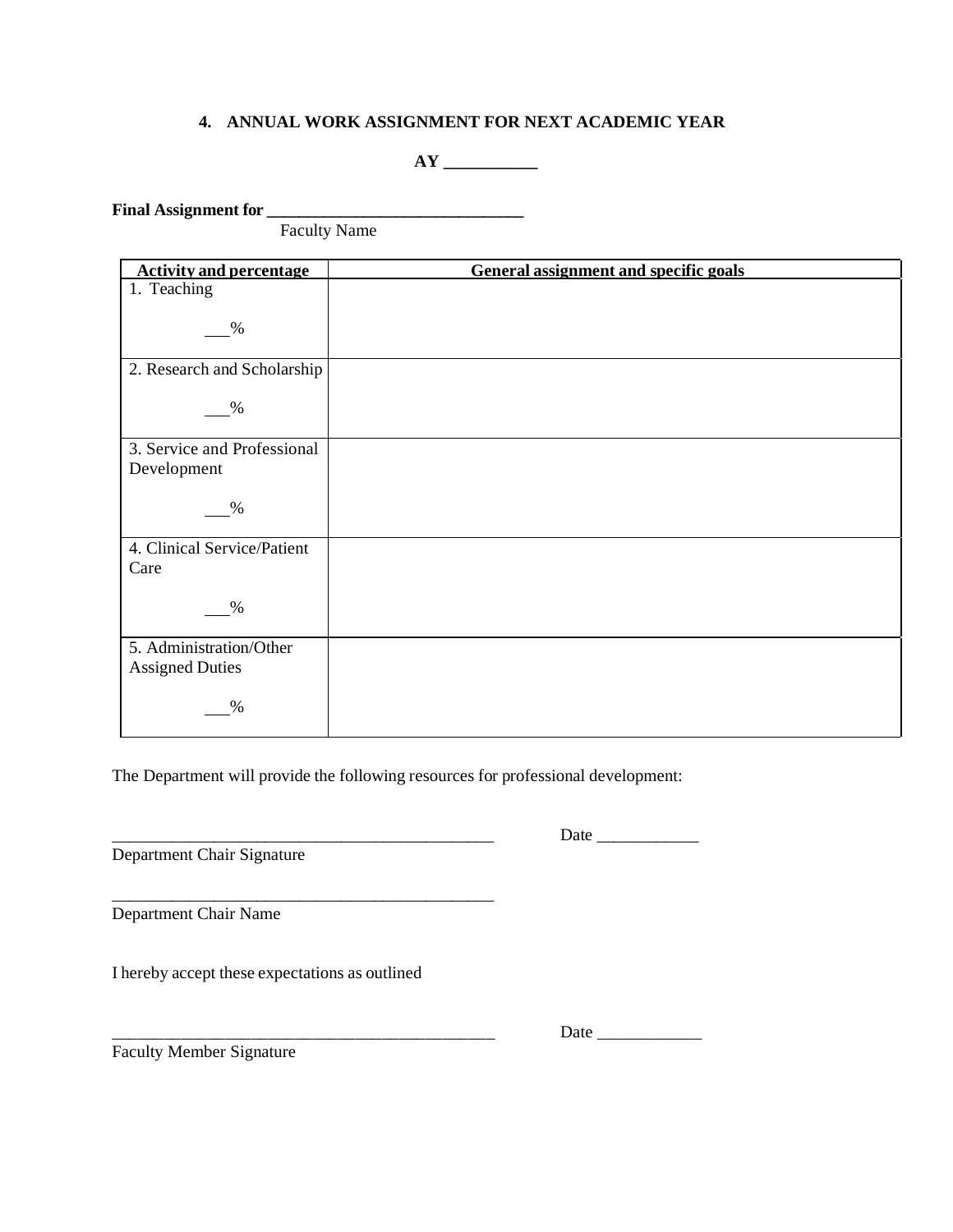

# **ANNUAL FACULTY EVALUATION SUMMARY**

**For submission to the Provost for faculty in all NSU Colleges**

| Name | $\mathbf{N}$ $\mathbf{H}$<br>N<br>T | Rank<br>Adlif |
|------|-------------------------------------|---------------|
|      |                                     |               |

College/Department Evaluation Period Completion Date

# **I. ANNUAL PERFORMANCE PROFILE**

| <b>CATEGORY</b>                       | <b>EVALUATION</b><br><b>RATING</b> | <b>CHAIRPERSON COMMENTS</b> |
|---------------------------------------|------------------------------------|-----------------------------|
| A. Teaching                           | <b>Above Expectation</b>           |                             |
| $\frac{0}{0}$                         | At Expectation                     |                             |
|                                       | <b>Below Expectation</b>           |                             |
| <b>B.</b> Research and<br>Scholarship | <b>Above Expectation</b>           |                             |
| $\frac{0}{0}$                         | At Expectation                     |                             |
|                                       | <b>Below Expectation</b>           |                             |
| C. Service and<br><b>Professional</b> | <b>Above Expectation</b>           |                             |
| <b>Development</b><br>$\frac{0}{0}$   | At Expectation                     |                             |
|                                       | <b>Below Expectation</b>           |                             |
| D. Clinical<br><b>Instruction</b>     | Above Expectation                  |                             |
| $\frac{0}{0}$                         | At Expectation                     |                             |
|                                       | <b>Below Expectation</b>           |                             |
| E. Other<br><b>Assigned Duties</b>    | Above Expectation                  |                             |
| $\frac{0}{0}$                         | At Expectation                     |                             |
|                                       | <b>Below Expectation</b>           |                             |